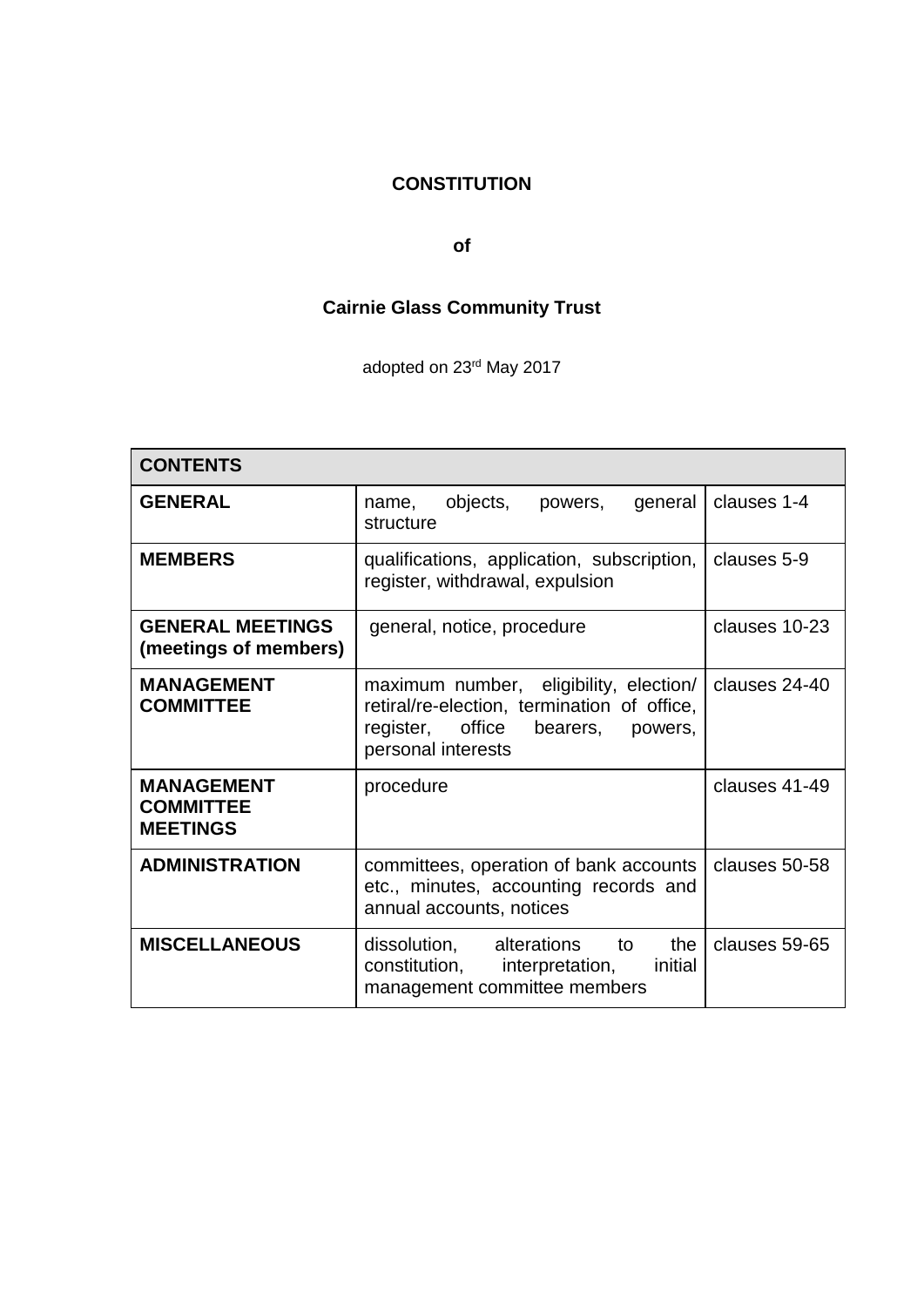### **Name**

1. The name of the association is Cairnie Glass Community Trust.

### **Objects**

- 2. The association's objects are:
	- a) To enable the enhancement of the social, economic, environmental, cultural and physical wellbeing of the communities of Cairnie and Glass, Aberdeenshire.

### **Powers**

- 3. In pursuance of the objects set out in clause 2 (but not otherwise), the association shall have the following powers:-
	- (a) To promote the Cairnborrow Wind Farm Community Benefit Fund in the parishes of Cairnie and Glass.
	- (b) To accept and assess applications and make appropriate funding decisions in accordance with the Funding Guidelines, which shall be reviewed annually at the annual general meeting.
	- (c) To instruct Huntly and District Development Trust to make payments and allocate funds to such projects
	- (d) To monitor such projects and ensure that they are delivering the expected community outcomes as per their application
	- (e) To carry on any other activities which further any of the above objects.
	- (f) To purchase, take on lease, hire, or otherwise acquire, any property or rights which are suitable for the association's activities.
	- (g) To improve, manage, develop, or otherwise deal with, all or any part of the property and rights of the association.
	- (h) To sell, let, hire out, license, or otherwise dispose of, all or any part of the property and rights of the association.
	- (i) To borrow money, and to give security in support of any such borrowings by the association.
	- (j) To employ such staff as are considered appropriate for the proper conduct of the association's activities, and to make reasonable provision for the payment of pension and/or other benefits for members of staff, ex-members of staff and their dependants.
	- (k) To engage such consultants and advisers as are considered appropriate from time to time.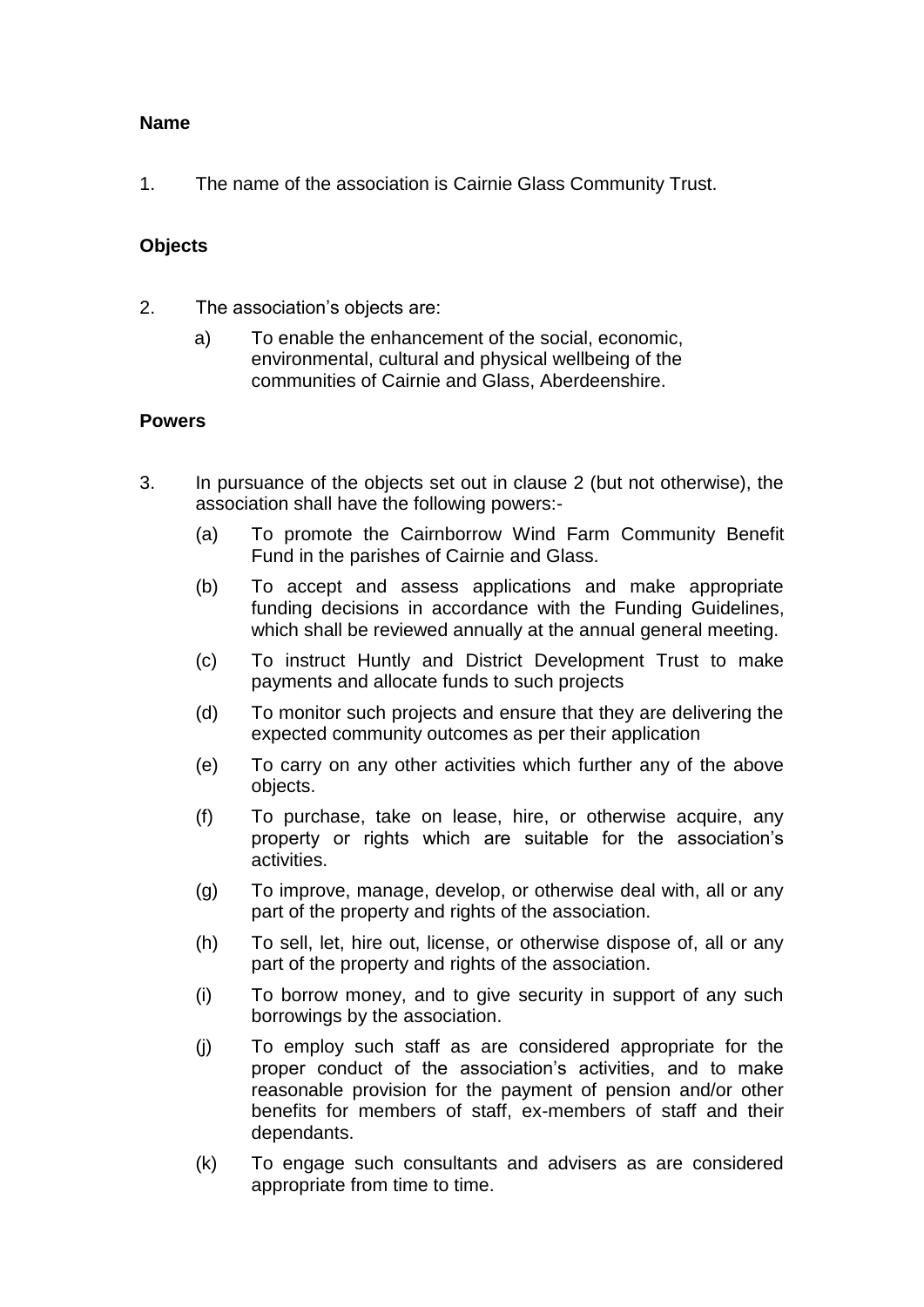- (l) To effect insurance of all kinds (which may include officers' liability insurance).
- (m) To invest any funds which are not immediately required for the association's activities in such investments as may be considered appropriate (and to dispose of, and vary, such investments).
- (n) To liaise with other voluntary sector bodies, local authorities, UK or Scottish government departments and agencies, and other bodies, all with a view to furthering the association's objects.
- (o) To establish and/or support any other charity, and to make donations for any charitable purpose falling within the association's objects.
- (p) To form any company which is a charity with similar objects to those of the association, and, if considered appropriate, to transfer to any such company (without any payment being required from the company) the whole or any part of the association's assets and undertaking.
- (q) To take such steps as may be deemed appropriate for the purpose of raising funds for the association's activities.
- (r) To accept grants, donations and legacies of all kinds (and to accept any reasonable conditions attaching to them).
- (s) To do anything which may be incidental or conducive to the furtherance of any of the association's objects.

### **General structure**

- 4. The structure of the association shall consist of:-
	- (a) the MEMBERS who have the right to attend the annual general meeting (and any special general meeting) and have important powers under the constitution; in particular, the members elect people to serve on the management committee and take decisions in relation to changes to the constitution itself
	- (b) the MANAGEMENT COMMITTEE who hold regular meetings during the period between annual general meetings, and generally control and supervise the activities of the association; in particular, the management committee is responsible for monitoring the financial position of the association.

### **Qualifications for membership**

5. Membership is automatically given (and limited to) to all residents of the civil parishes of Cairnie and Glass (Aberdeenshire) as defined by the Funding Guidelines unless opted out under clause 8.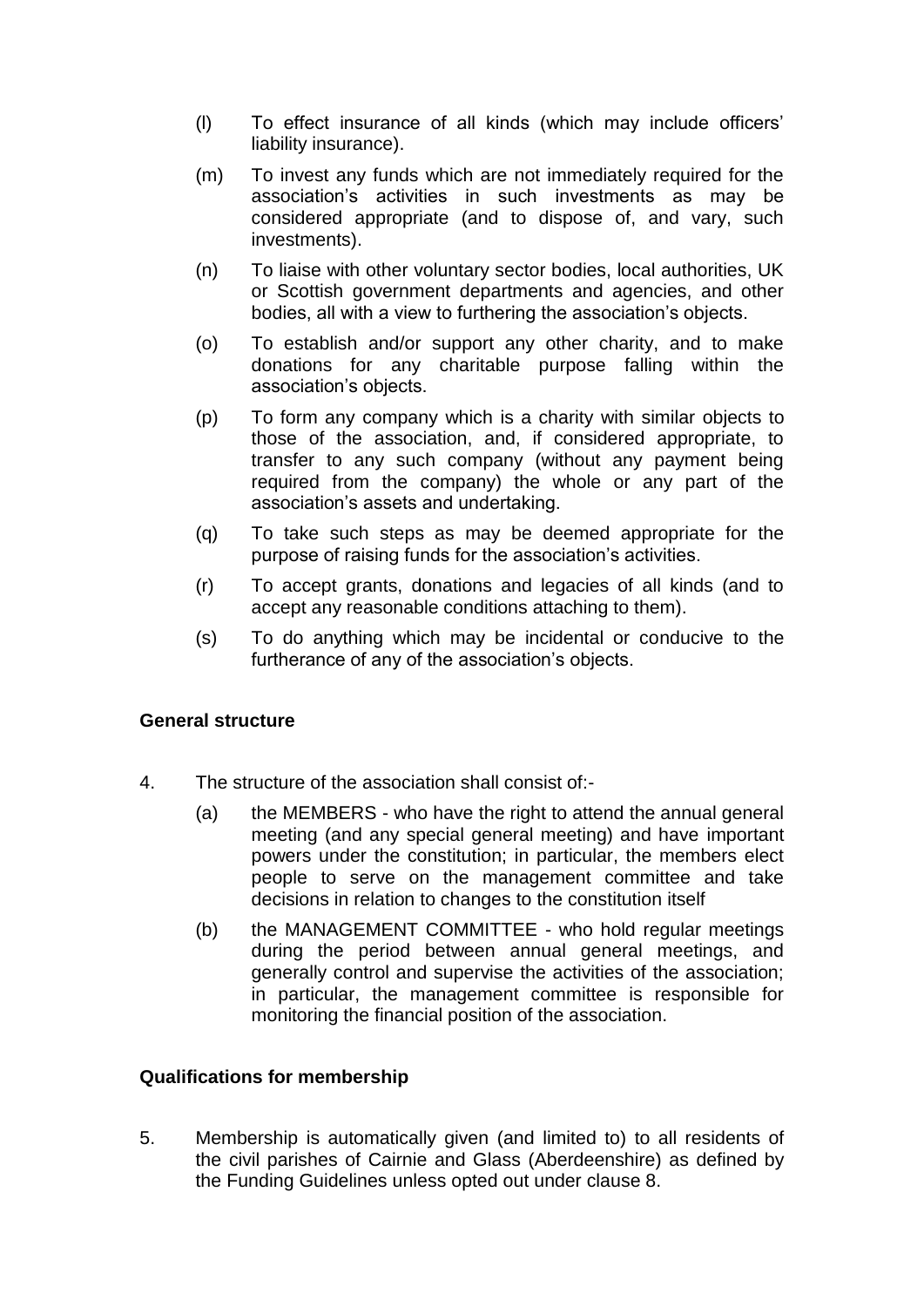6. An employee of the association shall not be eligible for membership; a person who becomes an employee of the association after admission to membership shall automatically cease to be a member.

### **Membership subscription**

7. No membership subscription shall be payable.

### **Withdrawal from membership**

8. Any person who wishes to withdraw from membership shall sign, and lodge with the association, a written notice to that effect; on receipt of the notice by the association, s/he shall cease to be a member.

### **Expulsion from membership**

- 9. Any person may be expelled from membership by way of a resolution passed by majority vote at a general meeting (meeting of members), providing the following procedures have been observed:-
	- (a) at least 21 days' notice of the intention to propose the resolution must be given to the member concerned, specifying the grounds for the proposed expulsion
	- (b) the member concerned shall be entitled to be heard on the resolution at the general meeting at which the resolution is proposed.

### **General meetings (meetings of members)**

- 10. The management committee shall convene an annual general meeting in each year (but excluding the year in which the association is formed); not more than 15 months shall elapse between one annual general meeting and the next.
- 11. The business of each annual general meeting shall include:-
	- (a) a report by the chair on the activities of the association
	- (b) consideration of the annual accounts of the association
	- (c) the election/re-election of members of the management committee, as referred to in clause 26.
	- (d) Review of the Funding Guidelines. Any changes to the Fund Guidelines will require a 75% majority of members present at the annual general meeting.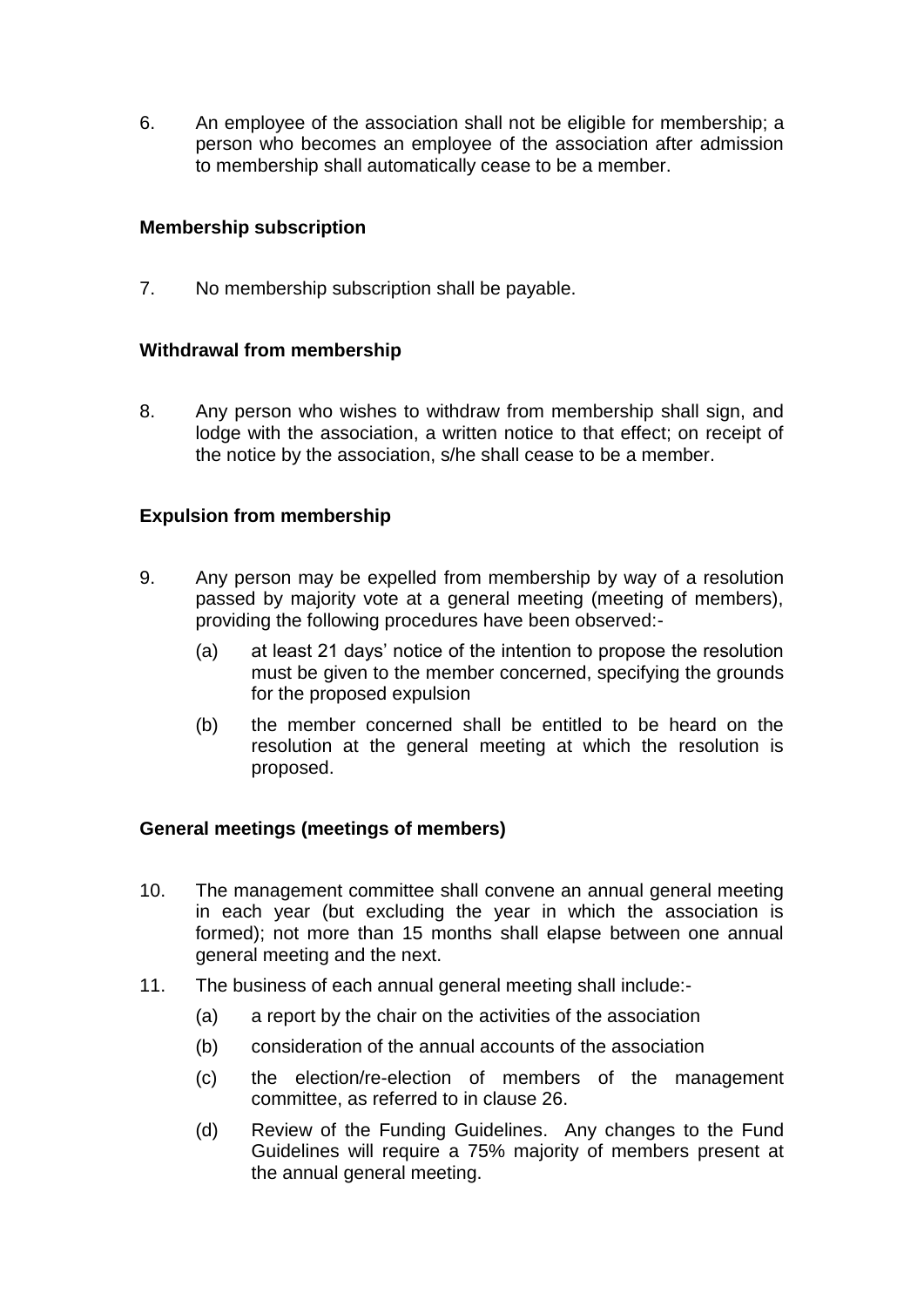12. The management committee may convene a special general meeting at any time.

### **Notice of general meetings**

- 13. At least 14 clear days' notice must be given of any annual general meeting or special general meeting; the notice must indicate the general nature of any business to be dealt with at the meeting and, in the case of a resolution to alter the constitution, must set out the terms of the proposed alteration.
- 14. The reference to "clear days" in clause 13 shall be taken to mean that, in calculating the period of notice, the day after the notice is posted, and also the day of the meeting, should be excluded.
- 15. Notice of every general meeting shall be advertised locally; on notice boards at Cairnie and Glass Hall; and on the association's website.

### **Procedure at general meetings**

- 16. No business shall be dealt with at any general meeting unless a quorum is present; the quorum for a general meeting shall be 8 members, present in person, with at least 3 members from each parish.
- 17. If a quorum is not present within 15 minutes after the time at which a general meeting was due to commence - or if, during a meeting, a quorum ceases to be present - the meeting shall stand adjourned to such time and place as may be fixed by the chairperson of the meeting.
- 18. The chair of the association shall (if present and willing to act as chairperson) preside as chairperson of each general meeting; if the chair is not present and willing to act as chairperson within 15 minutes after the time at which the meeting was due to commence, the members of the management committee present at the meeting shall elect from among themselves the person who will act as chairperson of that meeting.
- 19. The chairperson of a general meeting may, with the consent of the meeting, adjourn the meeting to such time and place as the chairperson may determine.
- 20. Every member shall have one vote, which (whether on a show of hands or on a secret ballot) must be given personally.
- 21. If there is an equal number of votes for and against any resolution, the chairperson of the meeting shall be entitled to a casting vote.
- 22. A resolution put to the vote at a general meeting shall be decided on a show of hands unless a secret ballot is demanded by the chairperson (or by at least two members present in person at the meeting); a secret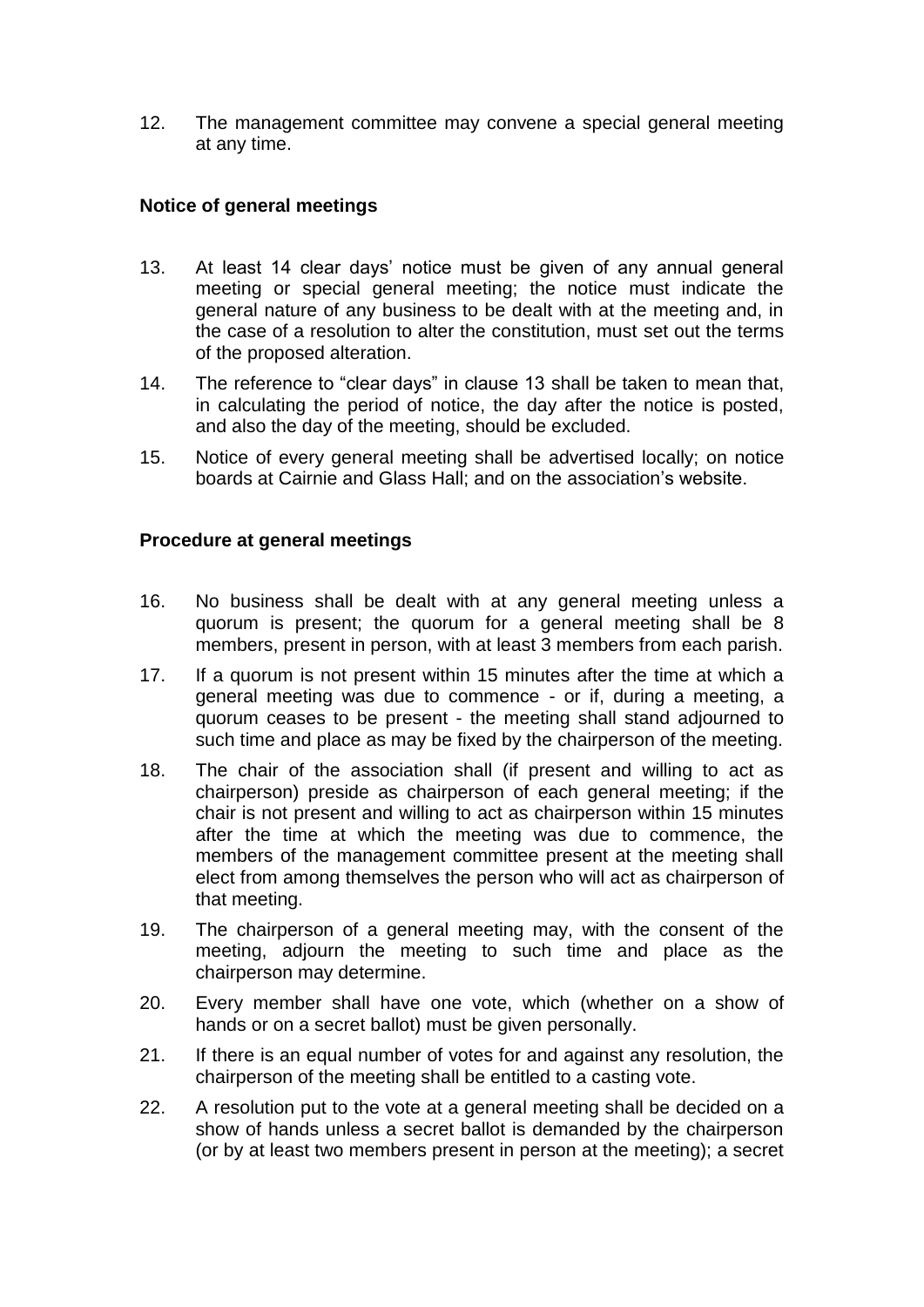ballot may be demanded either before the show of hands takes place, or immediately after the result of the show of hands is declared.

23. If a secret ballot is demanded, it shall be taken at the meeting and shall be conducted in such a manner as the chairperson may direct; the result of the ballot shall be declared at the meeting at which the ballot was demanded.

#### **Maximum number of management committee members**

24. The maximum number of members of the management committee shall be 10.

### **Eligibility**

25. A person shall not be eligible for election/appointment to the management committee unless he/she is a member of the association.

#### **Election, retiral, re-election**

- 26. At each annual general meeting, the members may (subject to clause 24) elect any member to be a member of the management committee.
- 27. The management committee may at any time appoint any member to be a member of the management committee (subject to clause 24).
- 28. The term for membership of the management committee shall be a maximum of four years. Following a four year term, a member shall be eligible for re-election as a committee member.

### **Termination of office**

- 29. A member of the management committee shall automatically vacate office if:-
	- (a) he/she becomes debarred under any statutory provision from being a charity trustee
	- (b) he/she becomes incapable for medical reasons of fulfilling the duties of his/her office and such incapacity is expected to continue for a period of more than six months
	- (c) he/she ceases to be a member of the association
	- (d) he/she becomes an employee of the association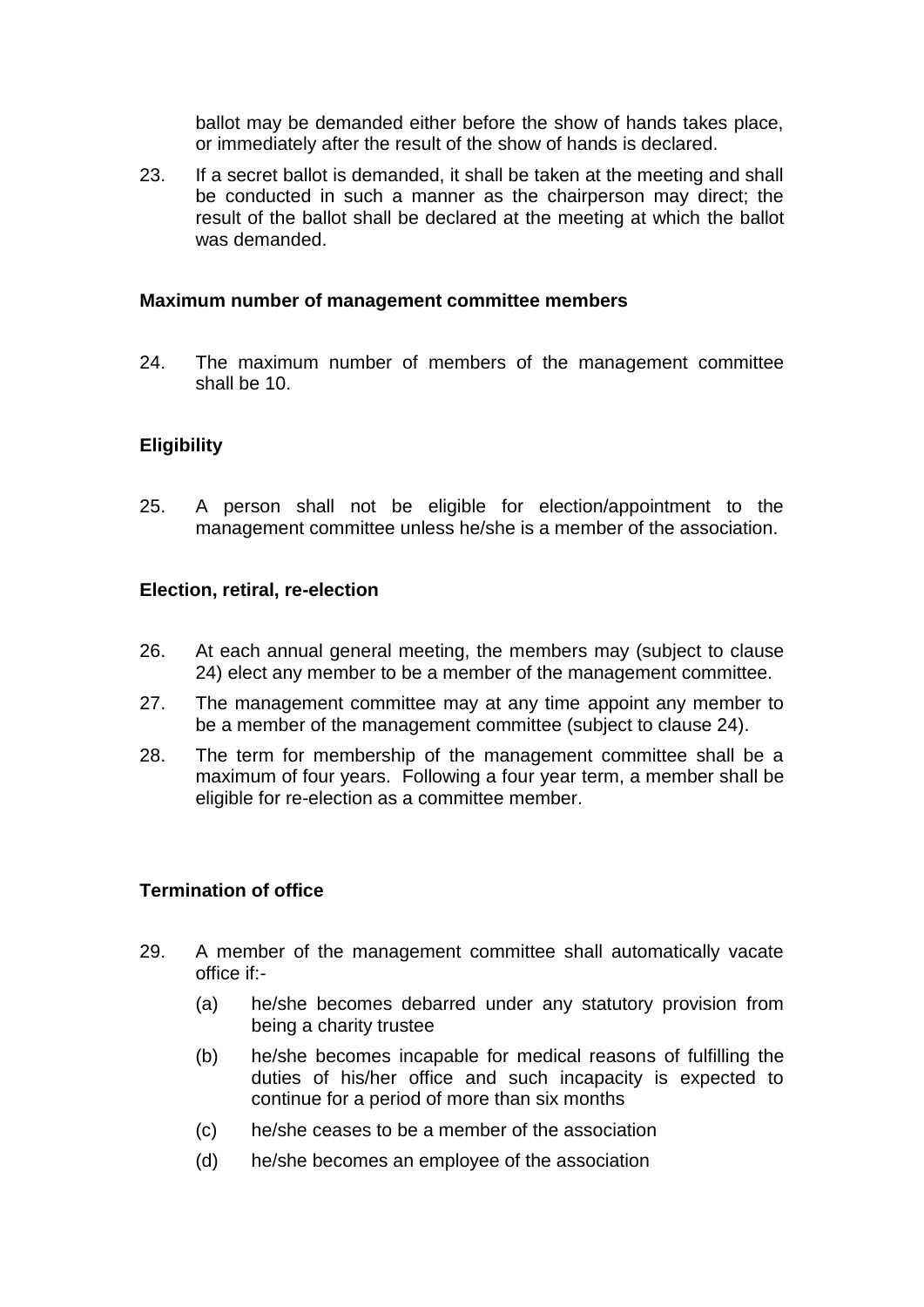- (e) he/she resigns office by notice to the association
- (f) he/she is absent (without permission of the management committee) from more than three consecutive meetings of the management committee, and the management committee resolve to remove him/her from office.

#### **Register of management committee members**

30. The management committee shall maintain a register of management committee members, setting out the full name and address of each member of the management committee, the date on which each such person became a management committee member, and the date on which any person ceased to hold office as a management committee member. Names (but not addresses) of committee members shall be made publicly available on the association's website

#### **Office bearers**

- 31. The management committee members shall elect from among themselves a chair, a vice-chair, a treasurer and a secretary, and such other office bearers (if any) as they consider appropriate. If the chair is a resident of Glass, the vice-chair should be a resident of Cairnie, and vice versa.
- 32. All of the office bearers shall cease to hold office at the conclusion of each annual general meeting, but shall then be eligible for re-election. However, if a committee member has held a particular office for a period of three successive years, s/he would not be eligible for reappointment to that particular office until a further year has elapsed.
- 33. A person elected to any office shall cease to hold that office if he/she ceases to be a member of the management committee or if he/she resigns from that office by written notice to that effect.

#### **Powers of management committee**

- 34. Except as otherwise provided in this constitution, the association and its assets and undertaking shall be managed by the management committee, who may exercise all the powers of the association.
- 35. A meeting of the management committee at which a quorum is present may exercise all powers exercisable by the management committee.

#### **Personal interests**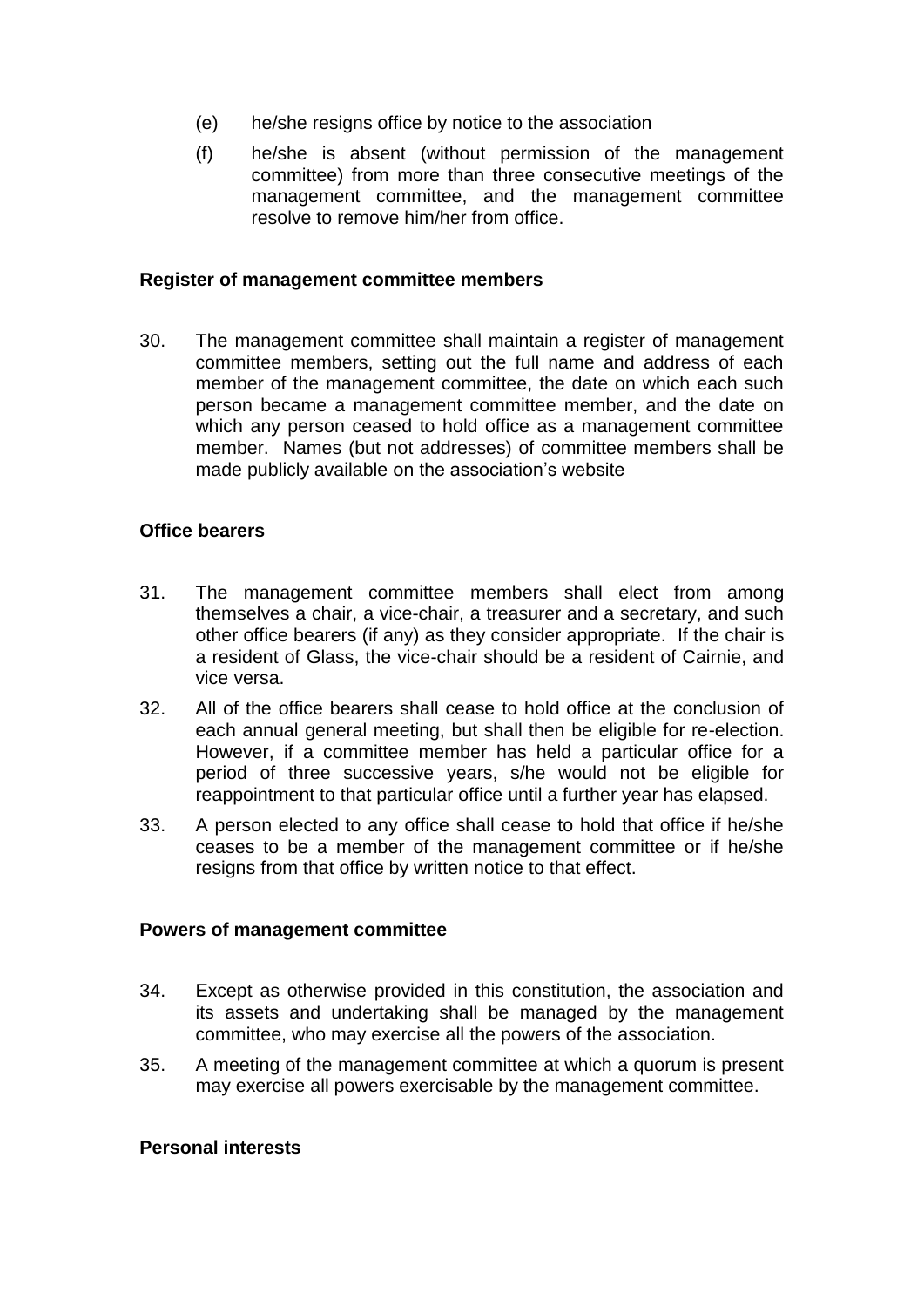- 36. A member of the management committee who has a personal interest in any transaction or other arrangement which the association is proposing to enter into, must declare that interest at a meeting of the management committee; he/she will be debarred (in terms of clause 47) from voting on the question of whether or not the association should enter into that arrangement.
- 37. For the purposes of clause 36, a person shall be deemed to have a personal interest in an arrangement if any partner or other close relative of his/hers **or** any firm of which he/she is a partner **or** any limited company of which he/she is a substantial shareholder or director, has a personal interest in that arrangement.
- 38. Provided

(a) he/she has declared his/her interest

(b) he/she has not voted on the question of whether or not the association should enter into the relevant arrangement and

a member of the management committee will not be debarred from entering into an arrangement with the association in which he/she has a personal interest (or is deemed to have a personal interest under clause 37) and may retain any personal benefit which he/she gains from his/her participation in that arrangement.

- 39. No member of the management committee may serve as an employee (full time or part time) of the association, and no member of the management committee may be given any remuneration by the association for carrying out his/her duties as a member of the management committee.
- 40. The members of the management committee may be paid all travelling and other expenses reasonably incurred by them in connection with their attendance at meetings of the management committee, general meetings, or meetings of committees, or otherwise in connection with the carrying-out of their duties.

### **Procedure at management committee meetings**

- 41. Any member of the management committee may call a meeting of the management committee or request the secretary to call a meeting of the management committee.
- 42. Questions arising at a meeting of the management committee shall be decided by a majority of votes; if an equality of votes arises, the chairperson of the meeting shall have a casting vote.
- 43. No business shall be dealt with at a meeting of the management committee unless a quorum is present; the quorum for meetings of the management committee shall be 4, with at least 2 residents each from Cairnie and Glass.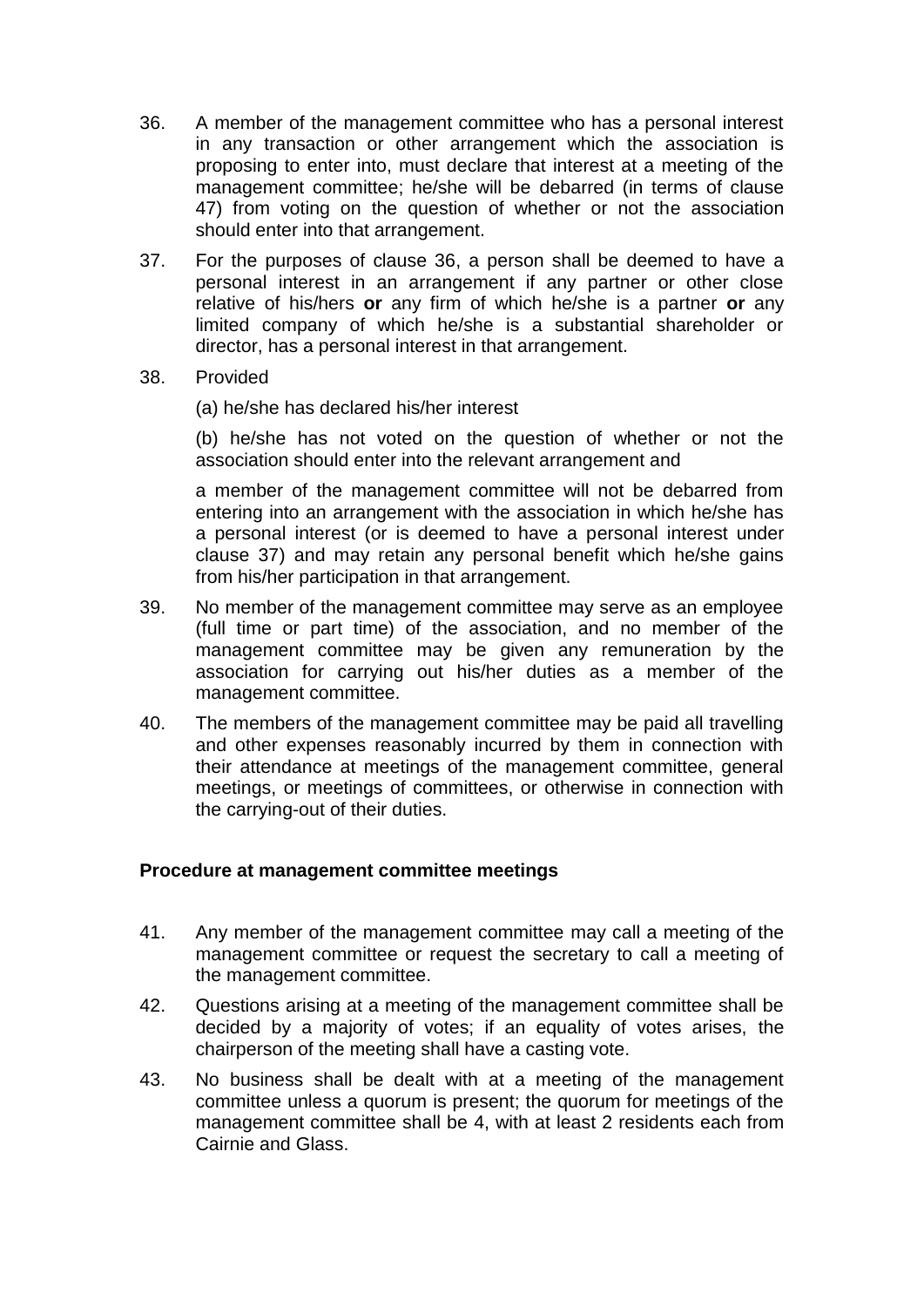- 44. If at any time the number of management committee members in office falls below the number fixed as the quorum, the remaining management committee member(s) may act only for the purpose of filling vacancies or of calling a general meeting.
- 45. Unless he/she is unwilling to do so, the chair of the association shall preside as chairperson at every management committee meeting at which he/she is present; if the chair is unwilling to act as chairperson or is not present within 15 minutes after the time when the meeting was due to commence, the vice-chair should assume the duties and powers of the chair. If the vice-chair is also not present, the management committee members present shall elect from among themselves the person who will act as chairperson of the meeting
- 46. The management committee may, at its discretion, allow any person who they reasonably consider appropriate, to attend and speak at any meeting of the management committee; for the avoidance of doubt, any such person who is invited to attend a management committee meeting shall not be entitled to vote.
- 47. A management committee member shall not vote at a management committee meeting (or at a meeting of a committee) on any resolution concerning a matter in which he/she has a personal interest which conflicts (or may conflict) with the interests of the association; he/she must withdraw from the meeting while an item of that nature is being dealt with.
- 48. For the purposes of clause 47, a person shall be deemed to have a personal interest in a particular matter if any partner or other close relative of his/hers **or** any firm of which he/she is a partner **or** any limited company of which he/she is a substantial shareholder or director, has a personal interest in that matter.

### **Conduct of members of the management committee**

- 49. Each of the members of the management committee shall, in exercising his/her functions as a member of the management committee of the association, act in the interests of the association; and, in particular, must
	- (a) seek, in good faith, to ensure that the association acts in a manner which is in accordance with its objects (as set out in this constitution)
	- (b) act with the care and diligence which it is reasonable to expect of a person who is managing the affairs of another person
	- (c) in circumstances giving rise to the possibility of a conflict of interest of interest between the association and any other party
		- (i) put the interests of the association before that of the other party, in taking decisions as a member of the management committee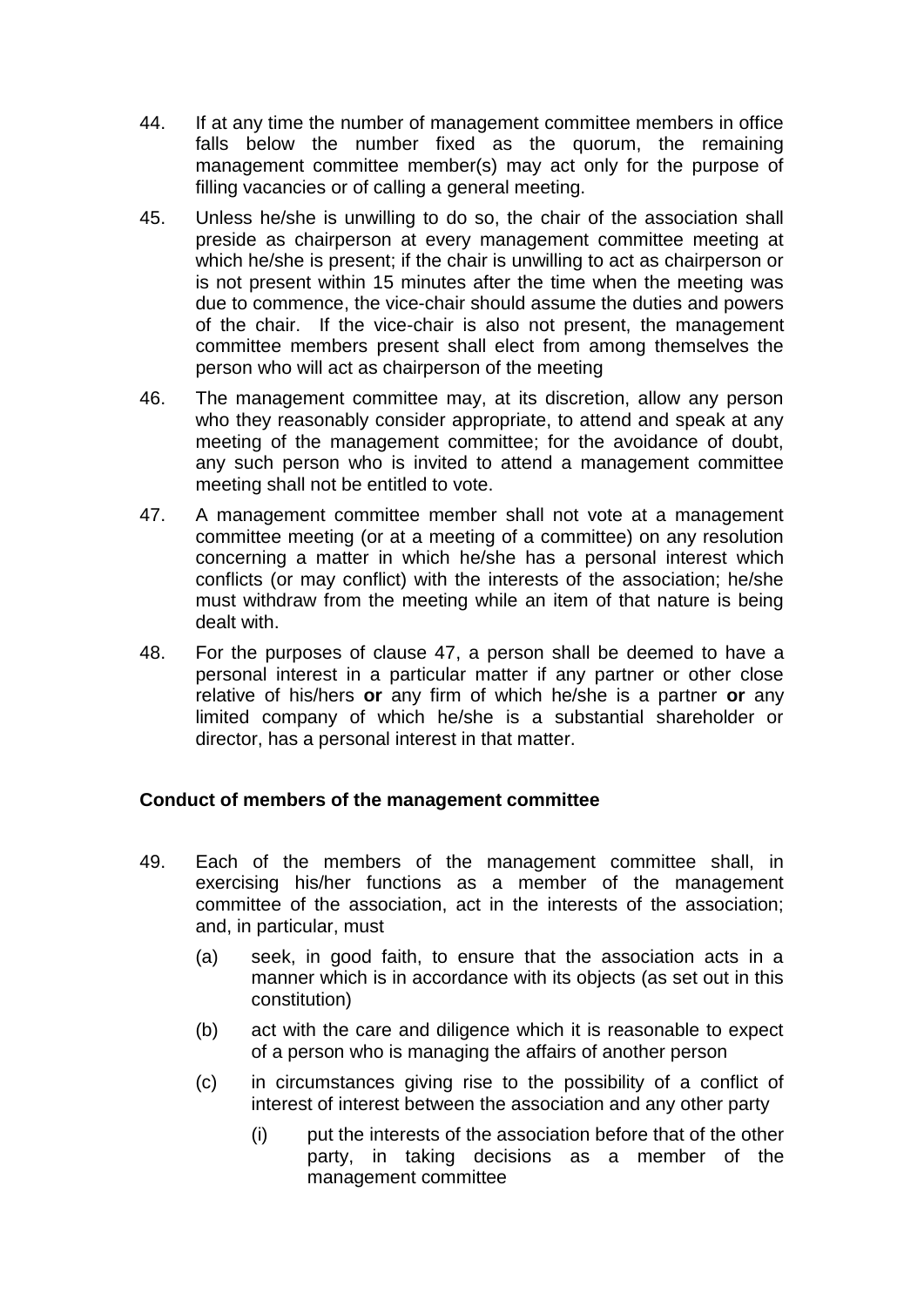- (ii) where any other duty prevents him/her from doing so, disclose the conflicting interest to the association and refrain from participating in any discussions or decisions involving the other members of the management committee with regard to the matter in question
- (d) ensure that the association complies with any direction, requirement, notice or duty imposed on it by the Charities and Trustee Investment (Scotland) Act 2005.

### **Delegation to sub-committees**

- 50. The management committee may delegate any of their powers to any sub-committee consisting of one or more management committee members and such other persons (if any) as the management committee may determine; they may also delegate to the chair of the association (or the holder of any other post) such of their powers as they may consider appropriate.
- 51. Any delegation of powers under clause 50 may be made subject to such conditions as the management committee may impose and may be revoked or altered.
- 52. The rules of procedure for any sub-committee shall be as prescribed by the management committee.

### **Operation of accounts and holding of property**

- 53. The signatures of two out of three signatories appointed by the management committee shall be required in relation to all operations (other than lodgement of funds) on the bank and building society accounts held by the association; both of the two signatures must be the signature of a member of the management committee.
- 54. The title to all property (including any land or buildings, the tenant's interest under any lease and (so far as appropriate) any investments) shall be held either in the names of the chair, treasurer and secretary of the association (and their successors in office) or in name of a nominee company holding such property in trust for the association; any person or body in whose name the association's property is held shall act in accordance with the directions issued from time to time by the management committee.

### **Minutes**

55. The management committee shall ensure that minutes are made of all proceedings at general meetings, management committee meetings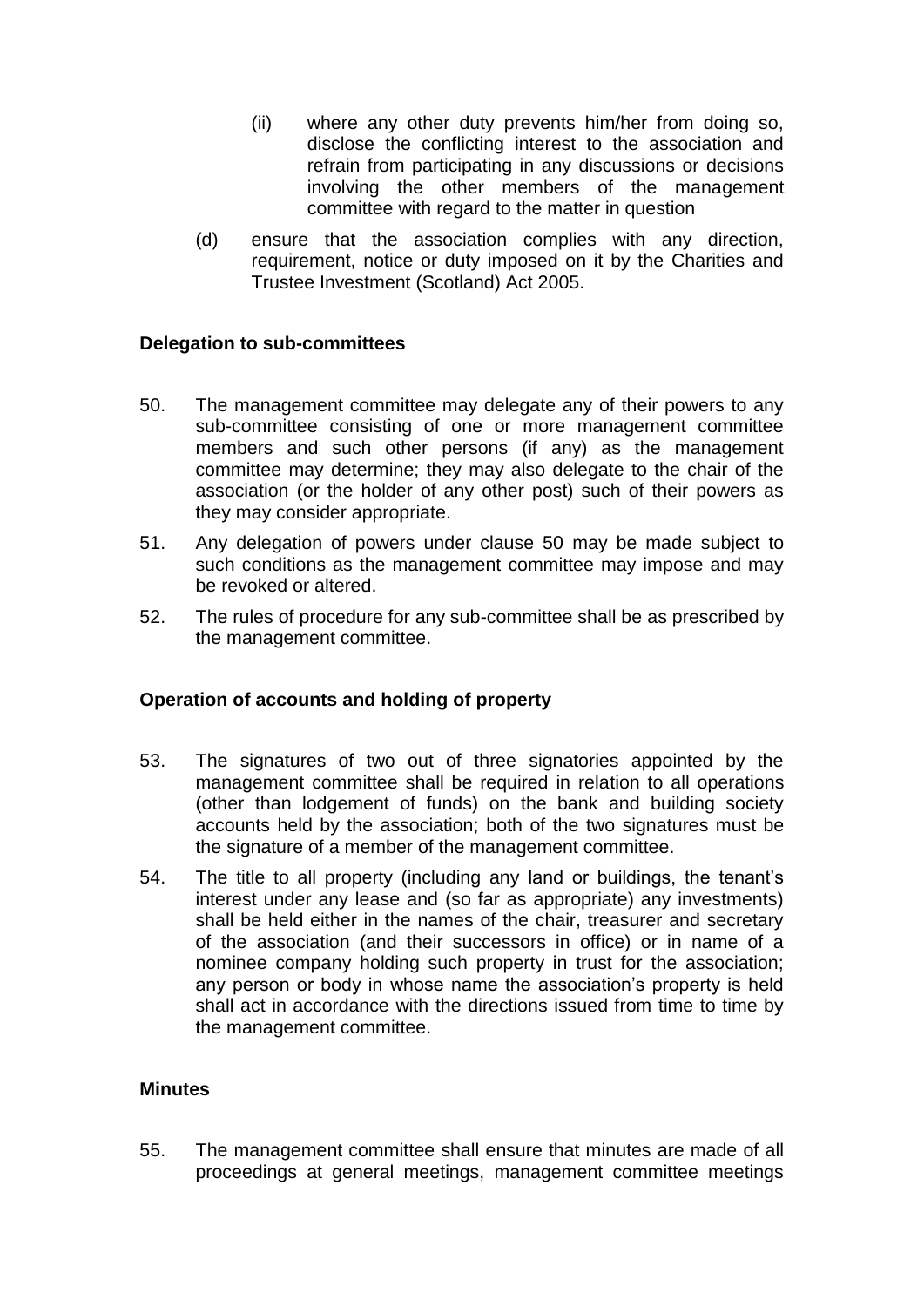and meetings of committees; a minute of any meeting shall include the names of those present. Minutes of the meeting should be approved by committee members by circulation no more than 30 days after the meeting, and should thereafter be publicly available via the website.

#### **Accounting records and annual accounts**

- 56. The management committee shall ensure that proper accounting records are maintained in accordance with all applicable statutory requirements.
- 57. The management committee shall prepare annual accounts, complying with all relevant statutory requirements; if an audit is required under any statutory provisions or if they otherwise think fit, they shall ensure that an audit of such accounts is carried out by a qualified auditor.

### **Notices**

58. Any notice which requires to be given to a member under this constitution shall be in writing; such a notice may either be given personally to the member or be sent by post in a pre-paid envelope addressed to the member at the address last intimated by him/her to the association.

### **Dissolution**

- 59. If the management committee determines that it is necessary or appropriate that the association be dissolved, it shall convene a meeting of the members; not less than 21 days' notice of the meeting (stating the terms of the proposed resolution) shall be given.
- 60. If a proposal by the management committee to dissolve the association is confirmed by a two-thirds majority of those present and voting at the general meeting convened under clause 59, the management committee shall have power to dispose of any assets held by or on behalf of the association - and any assets remaining after satisfaction of the debts and liabilities of the association shall be transferred to some other charity or charities having objects similar to those of the association, and specifically to benefit the areas of Cairnie and Glass; the identity of the body or bodies to which such assets are transferred shall be determined by the members of the association at, or prior to, the time of dissolution.
- 61. For the avoidance of doubt, no part of the income or property of the association shall (otherwise than in pursuance of the association's charitable purposes) be paid or transferred (directly or indirectly) to the